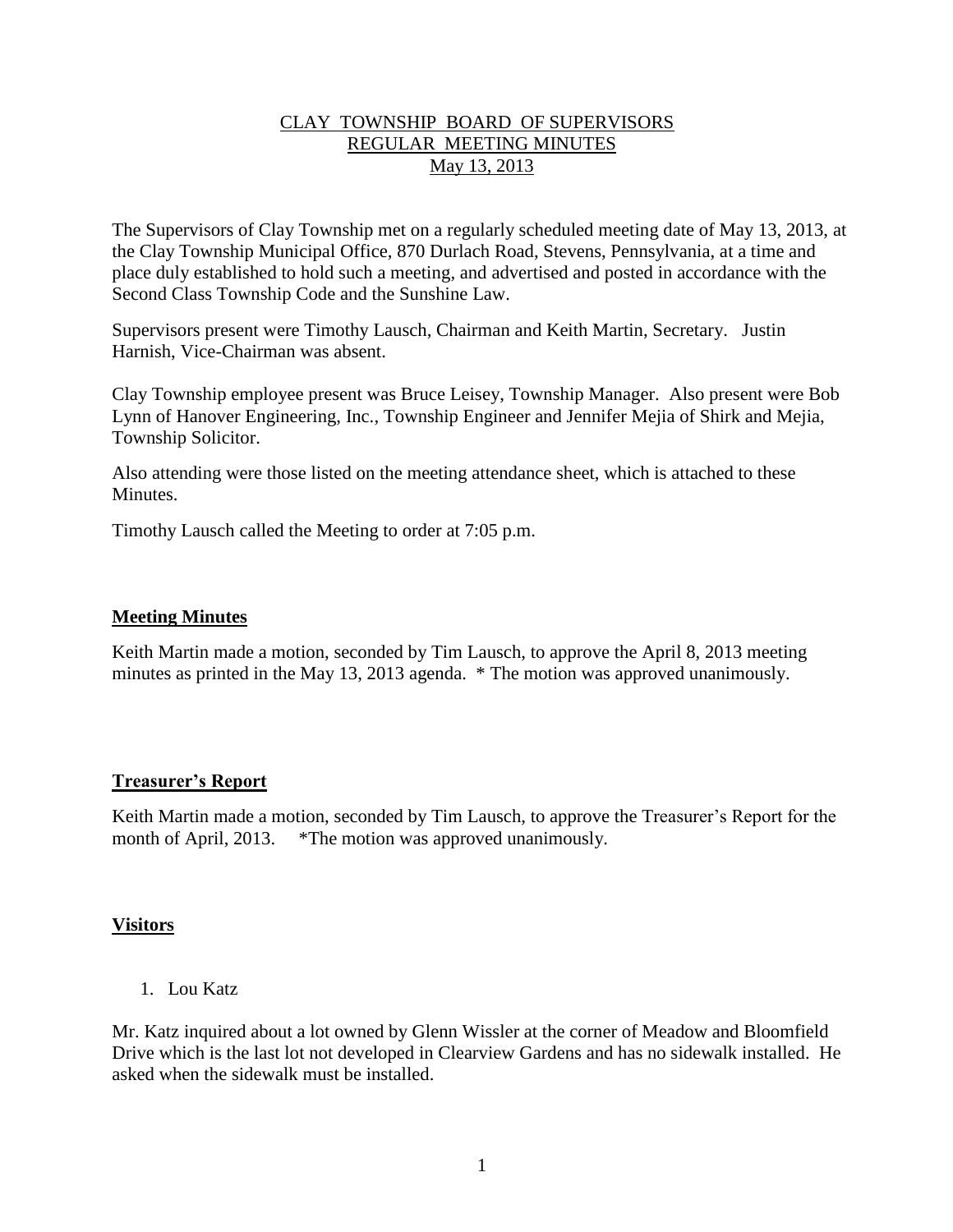The Board of Supervisors will research the issue and respond back. No other decisions were made at this time.

### 2. Herb Noack

Mr. Noack has concerns with his perception of lack of police presence in the area and vehicles are still speeding.

The Board of Supervisors will look into his concerns. No other decisions were made at this time.

Mr. Noack also voiced concern with vandalism at Charity Gardens Park. He stated that someone had put sticky stuff on benches.

The Road Master will take a look at the benches. No other decisions were made at this time.

# **Engineer's Report**

1. HomeTowne Square – Time Extension Phase II

Keith Martin made a motion, seconded by Tim Lausch to approve the requested time extension to make a decision on HomeTowne Square Phase II plan. The new expiration date is 8/16/13. \* The motion was unanimously approved.

# 2. Bethany Gardens III – Land Development Plan

The Township Manager informed the Board of Supervisors that the Developer will be making a request for a time extension at its June meeting.

No other decisions were made at this time.

3. Roger & Jolene Weaver – Subdivision Plan

Ted Cromleigh, Representative for the Developer, reviewed the Weaver subdivision plan with the Board of Supervisors. The property currently consists of five (5) tracts on one (1) deed. The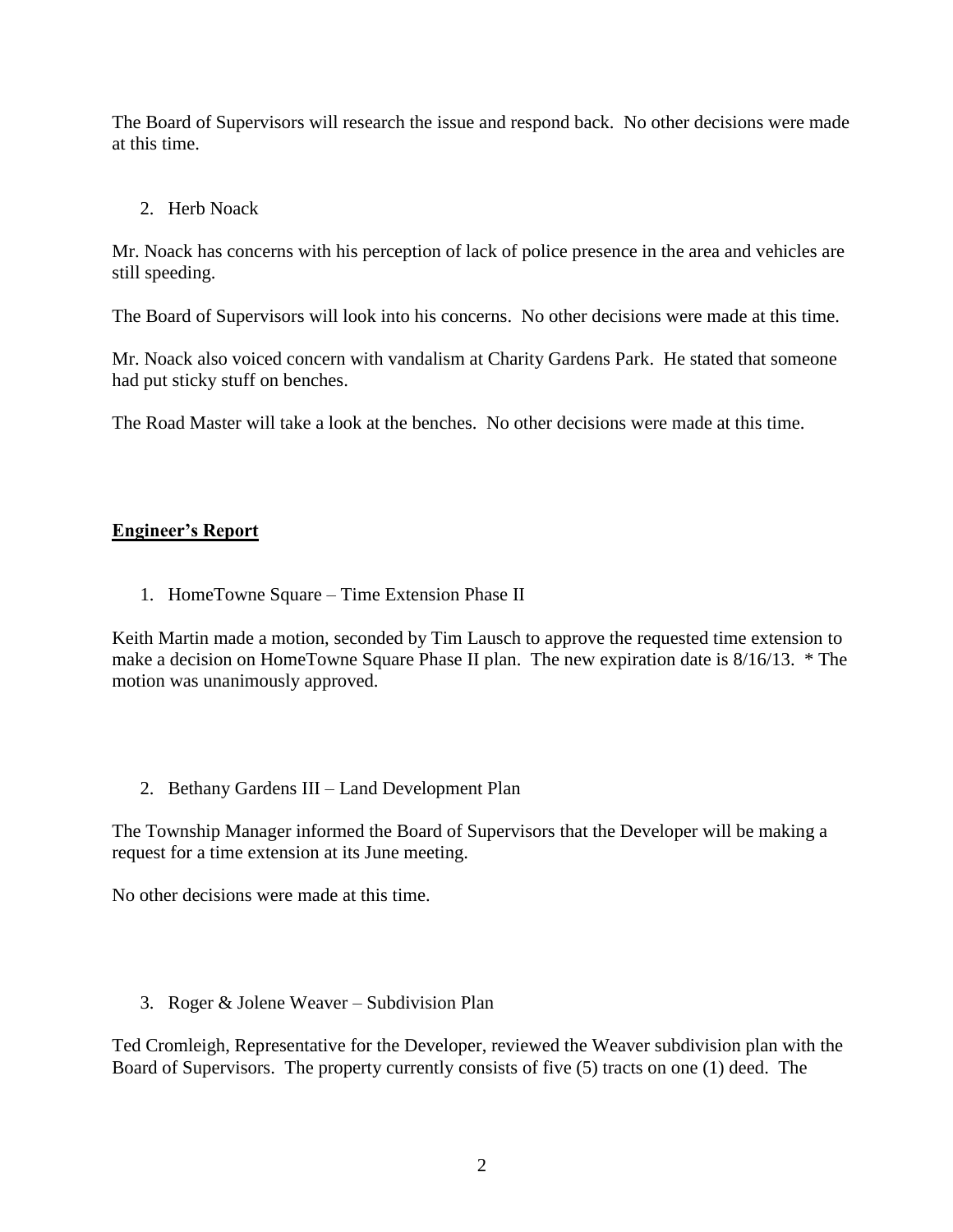subdivision plan will create four (4) separate lots (one flag lot and one lot already has home built on it).

Keith Martin made a motion, seconded by Tim Lausch to approve the following waivers/modifications/deferrals. \* The motion was unanimously approved.

### Section 303.A – Preliminary Plan Application

The applicant is requesting a waiver of the requirement to provide a Preliminary Plan Application. The justification provided is that the applicant considers the project to be relatively small, proposing only four (4) new lots on 25.77 acres. One of the proposed lots currently contains an existing single-family dwelling and no new construction or excavation is being proposed by this plan. The applicant also states that individual land development/stormwater management plans for Lots 2, 3 and 4 will be submitted to the Township for review in the future.

### Section 402.A.1 – Plan scale shall be 1"=10', 20', 30', 40', 50'

The applicant is requesting a modification of the requirement to provide the plans at a scale of  $1"=10'$ ,  $20'$ ,  $30'$ ,  $40'$  or  $50'$ . The application shows the plan at a scale of  $1"=100'$ . The justification provided is that the existing property is 25.77 acres in size and in an effort to depict the entire parent tract on a single plan, sheets 2 and 3 are drafted at a scale of  $1" = 100'$ . The applicant feels that all features are shown legibly at that scale. The applicant also has states that individual land development/stormwater management plans for Lots 2, 3 and 4 will be drafted at an acceptable plan scale prior to being submitted to the Township for review in the future.

### Section  $402.B.(10) - Location Map drawn to the scale of  $1'' = 800'$$

The applicant is requesting a waiver of the requirement to provide a location map drawn at the scale of  $1'' = 800'$ . The application shows the location map at a scale of  $1'' = 2,000'$ . The justification is that the existing property is 25.77 acres in size and creating a location map to place the property in context at the required scale would require a very large map. The applicant feels that the provided location map with a scale of  $1" = 2,000'$  is legible and provides sufficient detail to place the site in context.

#### Section 407 – Wetlands Study

The applicant is requesting a modification to provide a complete Wetlands Study for the proposed subdivision plan. The justification is that the Wetlands Study that has been submitted with this application covers Lots 2, 3 and 4 in their entirety. The applicant indicates that Lot 1 has not been included in the study because it contains existing improvements including an existing house, well and septic system and that no improvements are proposed for Lot 1.

# Section 602.E and Section 602.L.2.A – Improvements of cartway width, street paving, and shoulders along the Furnace Hill Road frontage of Lots 1, 2, 3 and 4 (width, clearance beyond shoulders etc.)

The applicant is requesting a deferral of the requirement to provide the existing street improvements to meet the current street standards for new street. The justification provided is that the applicant feels the frontage along Furnace Hill Road is adequately constructed and the internal improvements proposed will have little impact on the road frontage of the property. The existing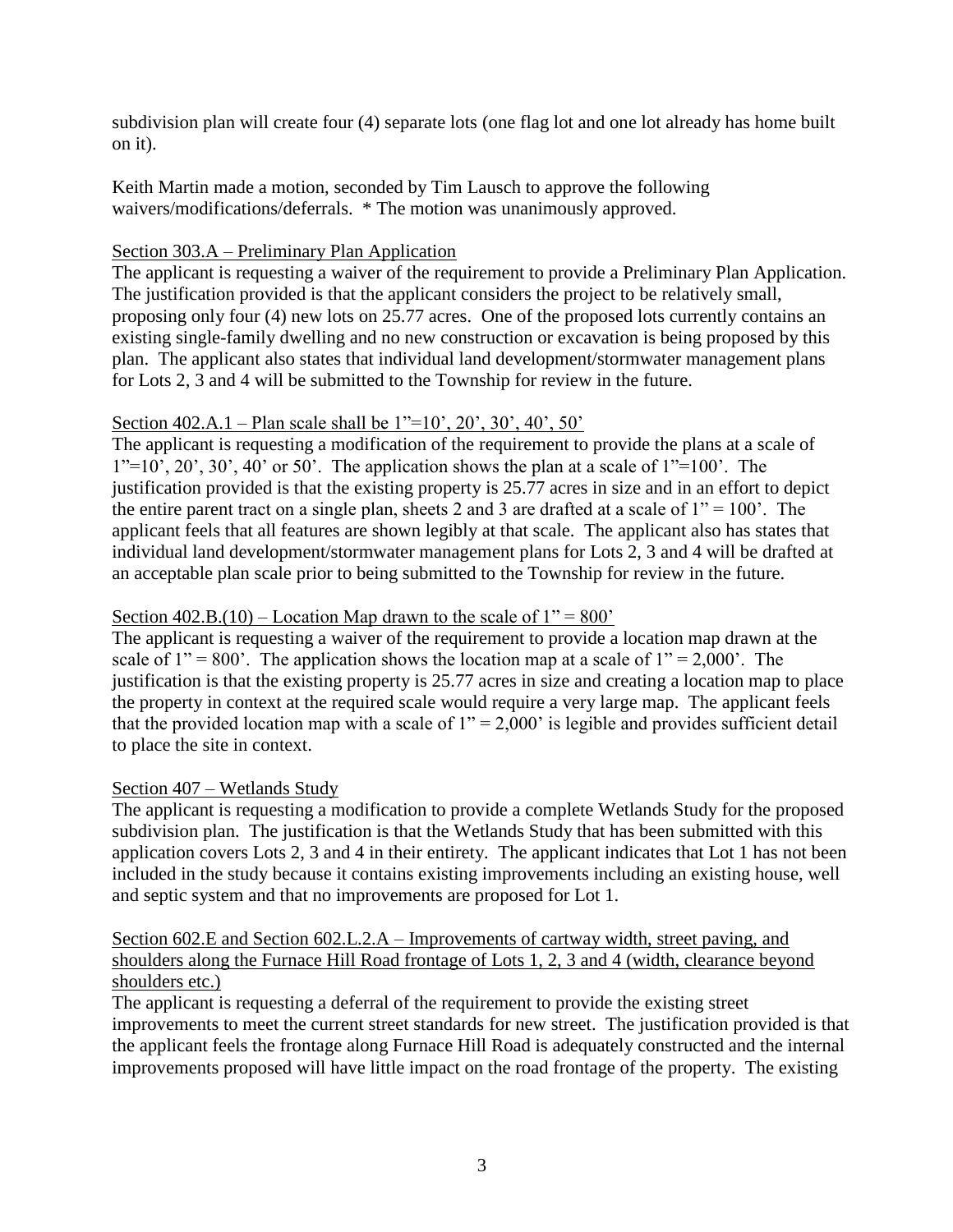roadway width is 21 feet wide. The applicant also indicates that the proposed lots will contain adequate off-street parking and no parking is proposed along Furnace Hill Road.

### Section 602.K.3 – Improvements of existing streets and intersections

The applicant is requesting a waiver of the requirements to provide the required improvements to Furnace Hill Road. The justification provided is that the project will not generate additional traffic flow to Furnace Hill Road and that the site is set within a rural setting with limited future growth potential.

#### Section 603.B.1 – Sidewalks shall be provided along the entire length of any lot fronting streets in the AT Zoning District

The applicant is requesting a deferral of the requirement to provide sidewalks along the entire length of any lot in the Agricultural Transition (AT) Zoning District. The justification provided is that the site is in a rural area and is comprised of forested woodland, there are no sidewalks presently installed along Furnace Hill Road.

#### Section 603.C – Curbing

The applicant is requesting a deferral of the requirement to provide vertical curbing. The justification provided is that the site is in a rural area and is comprised of forested woodland. The applicant notes that there is presently no curbing or sidewalk along Furnace Hill Road.

### Clay Township Stormwater Management Code of 2004 (Cocalico Creek Watershed Act 167 Stormwater Management Code)

The applicant is requesting a deferral from providing a plan, following procedures and implementing a program pursuant to the Clay Township Stormwater Management Code. The applicant has noted that the waiver would only be granted as a temporary measure only, due to the fact that the current subdivision is proposed for estate planning purposes. Additionally, the applicant has indicated that the following notes have been placed on the cover sheet under the section noting waivers and deferrals and on the resulting deeds that states;

"Prior to issuance of any building or other permits for Lots 2, 3, and 4, the owner shall be in compliance with the more restrictive of the then applicable provisions of the Clay Township Stormwater Management Code and the applicable stormwater management provisions of the Clay Township Subdivision and Land Development Ordinance then (at the time of the application) in effect or those in effect on February 6, 2013."

"Owner shall not complete any land disturbance activity until owner has received written approval of a Stormwater Management site plan from the Township or its designee."

Keith Martin made a motion, seconded by Tim Lausch to grant conditional approval contingent on compliance with the Hanover Engineering letter dated 5/10/13. \* The motion was unanimously approved.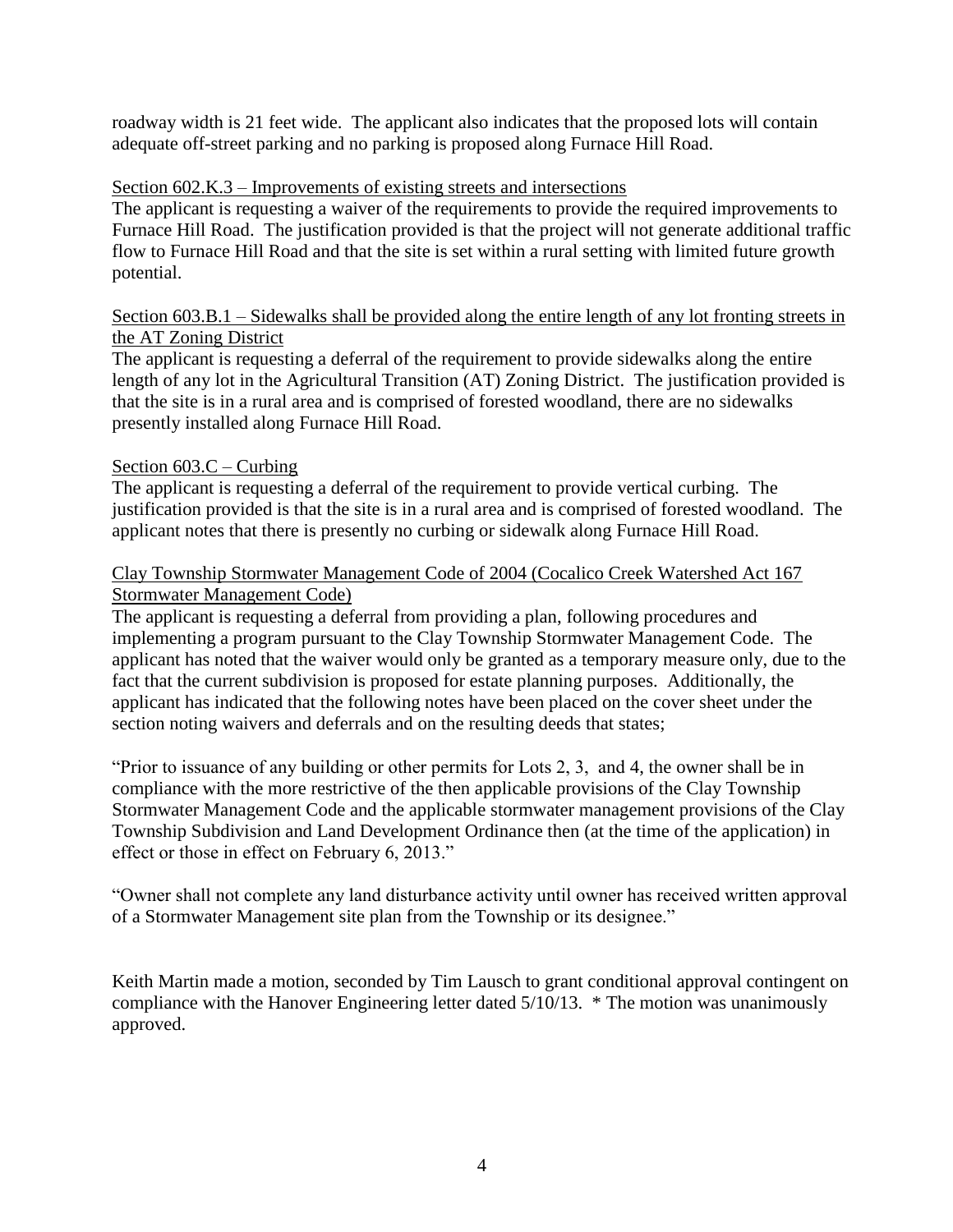4. Clay Car Company Property – Sewage Disposal

Ted Cromleigh, representative for Robert, Chad and Korey Fox, stated that the Foxes plan to purchase Clay Car Company property to open a creamery. The Foxes are looking at a private pressure line sewage system which would run along Mr. Fox's farm into the pump station located on Clearview Road.

The Board of Supervisors are not opposed with the pressure line hook-up to the pump station at Rt 322 and Clay School Road if Borough is acceptable to the hook-up. The Board of Supervisors informed the Foxes that if sewer service is extended along Rt 322 to the property, they would be required to abandon the pressure line hook-up and connect to the public sewer line along Rt 322.

No decisions were made at this time.

5. Countryside Enterprises – Subdivision Land Development Plan

The Township Manager and Township Engineer discussed requirements and classification of paving areas shown on the plan. It was determined loading or parking areas must meet paving specifications as established in the Clay Township SALDO. Other maneuvering area are not required to be paved to specifications.

No other decisions were made at this time.

\*\* Keith Martin abstained from the conversation because of a conflict with Countryside Enterprises.

6. Ephrata Community Church – Resolution to Accept Dedication of three tracts of land

Keith Martin and Tim Lausch approved Resolution 051313 to accept three (3) tracts of land located near Clay School Road and Rt 322 for dedication to the Township. \* The motion was approved unanimously approved.

#### **Old Business**

1. Wildflower Pond

Jennifer Mejia informed the Board of Supervisors that a letter was sent to the Developers Attorney regarding emergency service road access. As of this date, no response has been received. Repairs on the sinkhole on the Echternach and Kimmet property have not yet begun.

No decisions were made at this time.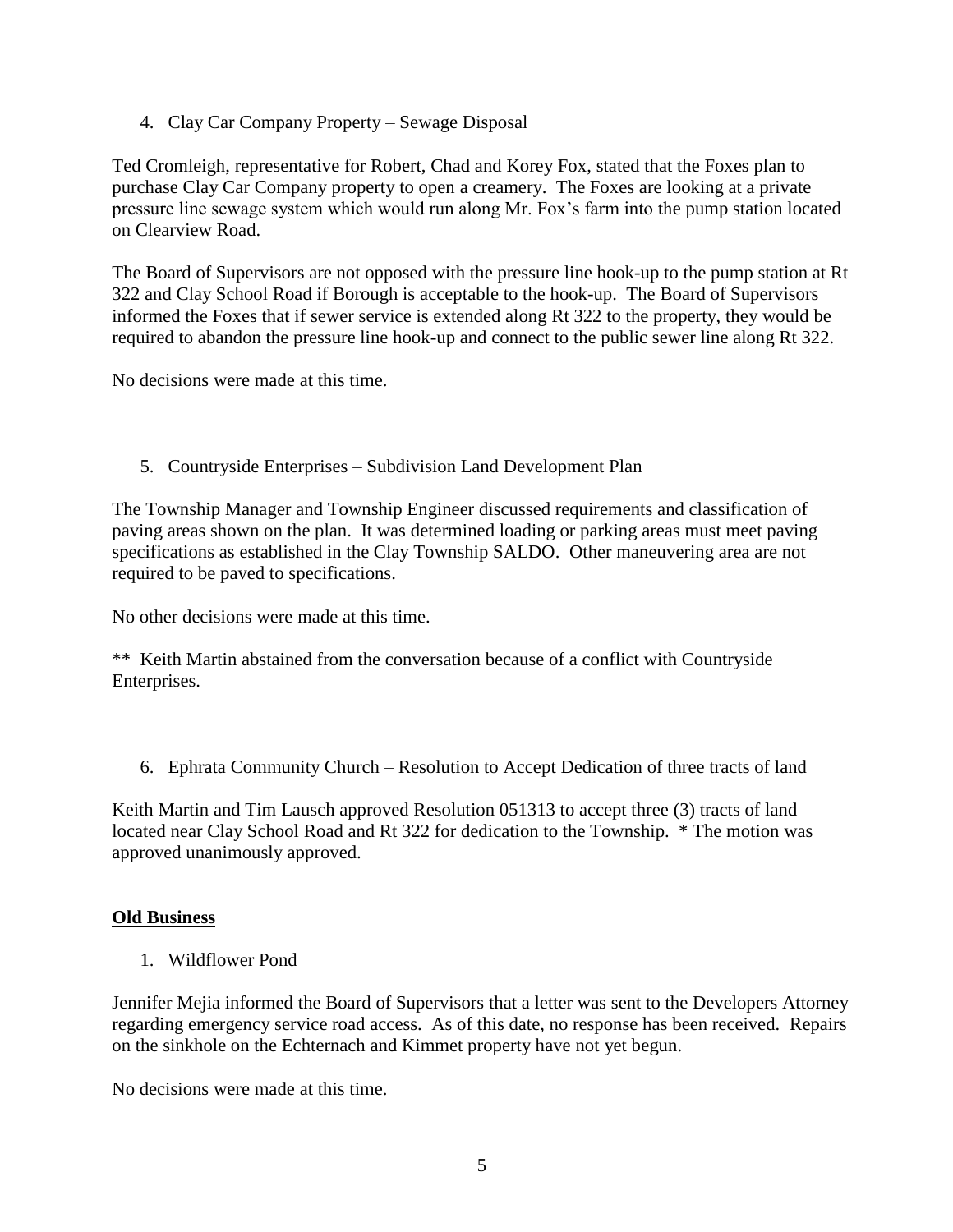2. Charity Gardens Pipe Inspection

Bob Lynn reviewed the two (2) lowest quotes for televising the storm water pipes in Charity Gardens development.

Keith Martin made a motion, seconded by Tim Lausch to award the televising project of the storm water pipes in Charity Gardens to USG, Inc. Camp Hill, PA at a cost of \$.92/ft 15" pipe, \$.64/ft 18" pipe, \$.83/ft 24" pipe and \$.96/ft 30" pipe as per proposal dated 4/29/13. \* The motion was approved unanimously.

# **New Business**

1. Approve Tax Refund Requests

Keith Martin made a motion, seconded by Tim Lausch to approve the real estate tax refunds for parcel # 070-70785-0-0000 in the amount of \$35.11, parcel # 070-21619-0-0000 in the amount of  $$111.48$  and parcel # 070-95685-0-0000 in the amount of \$29.89. \* The motion was unanimously approved.

2. Approve Rock Road Bridge change order and request for payment

Keith Martin made a motion, seconded by Tim Lausch to approve Change Order #4 which adjusted quantities to actual in the amount of \$3,503.00. \* The motion was unanimously approved.

Keith Martin made a motion, seconded by Tim Lausch to approve Payment Request #4 in the amount of \$8,785.38 and Final Payment Request #5 in the amount of \$3,788.09. \* The motion was unanimously approved.

3. Award Parking Lot Bids

Keith Martin made a motion, seconded by Tim Lausch to award parking lot bid to Martin Limestone Inc. accepting Bid 2, 3 and Alt 5. Bid #3 will be paid out of the REC capital fund and other will be paid from the GENERAL fund. Bid tabulation is attached. \* The motion was unanimously approved.

An Agreement will be prepared and executed with the Fire Company documenting Fire Company's knowledge of paving plans. All efforts will be made to coordinate paving around scheduled activities at the Fire Company.